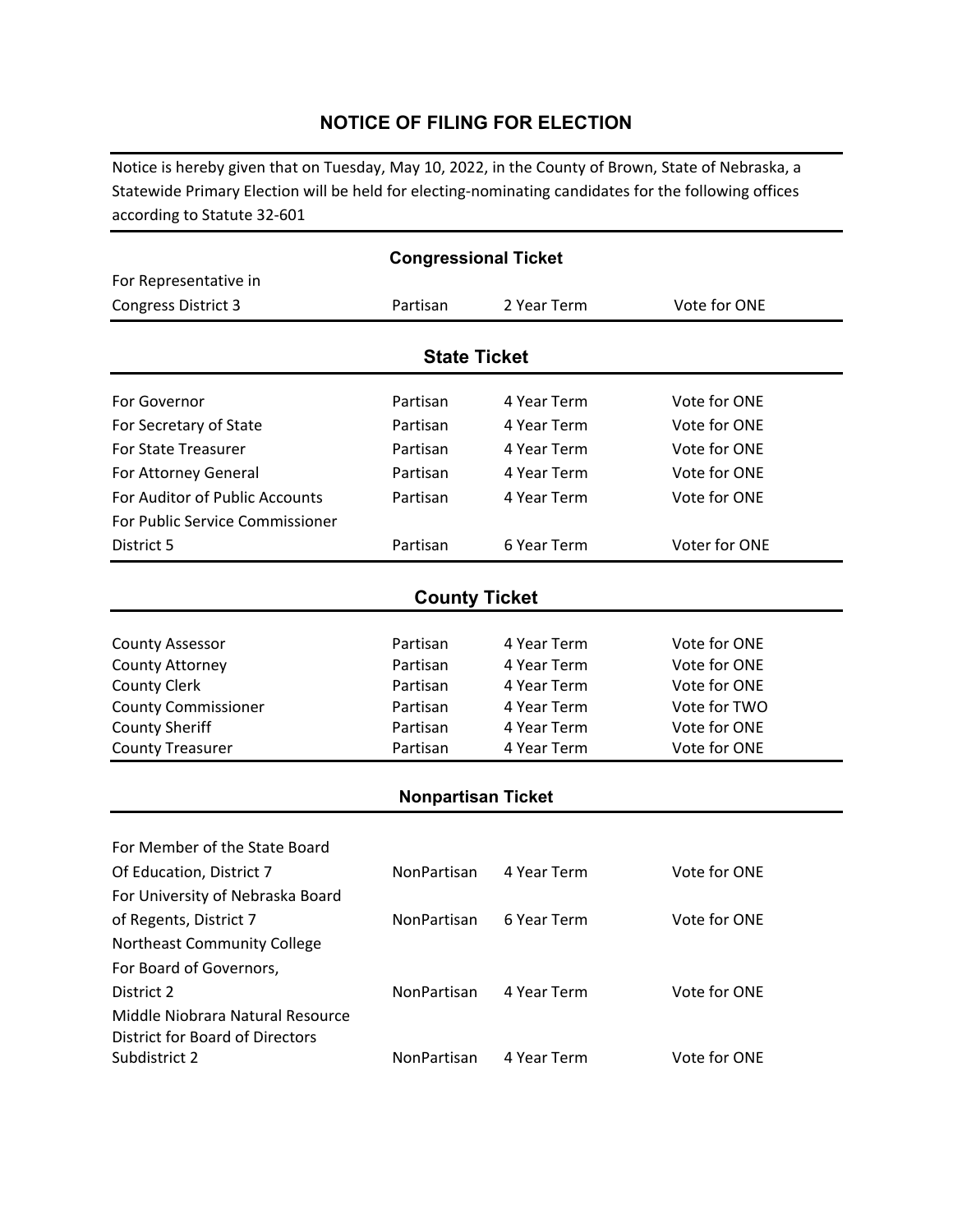| Middle Niobrara Natural Resource   |                    |             |              |
|------------------------------------|--------------------|-------------|--------------|
| District for Board of Directors    |                    |             |              |
| Subdistrict 4                      | NonPartisan        | 4 Year Term | Vote for ONE |
| Middle Niobrara Natural Resource   |                    |             |              |
| District for Board of Directors    |                    |             |              |
| Subdistrict 6                      | NonPartisan        | 4 Year Term | Vote for ONE |
| Middle Niobrara Natural Resource   |                    |             |              |
| District for At Large for          |                    |             |              |
| <b>Board of Directors</b>          | <b>NonPartisan</b> | 4 Year Term | Vote for ONE |
| <b>Upper Loup Natural Resource</b> |                    |             |              |
| District for Board of Directors    |                    |             |              |
| Subdistrict 4                      | NonPartisan        | 2 Year Term | Vote for ONE |
| Upper Loup Natural Resource        |                    |             |              |
| District for Board of Directors    |                    |             |              |
| Subdistrict 4                      | <b>NonPartisan</b> | 4 Year Term | Vote for ONE |
| <b>Upper Loup Natural Resource</b> |                    |             |              |
| District for At Large for          |                    |             |              |
| <b>Board of Directors</b>          | NonPartisan        | 4 Year Term | Vote for ONE |

## **AINSWORTH COMMUNITY SCHOOLS SCHOOL DISTRICT #10**

| <b>Board Members</b>              | NonPartisan        | 4 Year Term | Vote for Three |  |  |
|-----------------------------------|--------------------|-------------|----------------|--|--|
| 05-0071 SANDHILLS SCHOOL DISTRICT |                    |             |                |  |  |
| <b>Board Members</b>              | NonPartisan        | 4 Year Term | Vote for Three |  |  |
| <b>KEYA PAHA SCHOOLS</b>          |                    |             |                |  |  |
| <b>Board Member</b>               | NonPartisan        | 4 Year Term | Vote for Three |  |  |
| <b>ROCK COUNTY PUBLIC SCHOOLS</b> |                    |             |                |  |  |
| <b>Board Member</b>               | NonPartisan        | 4 Year Term | Vote for Three |  |  |
| <b>CITY OF AINSWORTH</b>          |                    |             |                |  |  |
| Mayor                             | NonPartisan        | 4 Year Term | Vote for One   |  |  |
| <b>Council Members</b>            | <b>NonPartisan</b> | 4 Year Term | Vote for Two   |  |  |
| Ainsworth Airport Authority       | NonPartisan        | 6 Year Term | Vote for Two   |  |  |